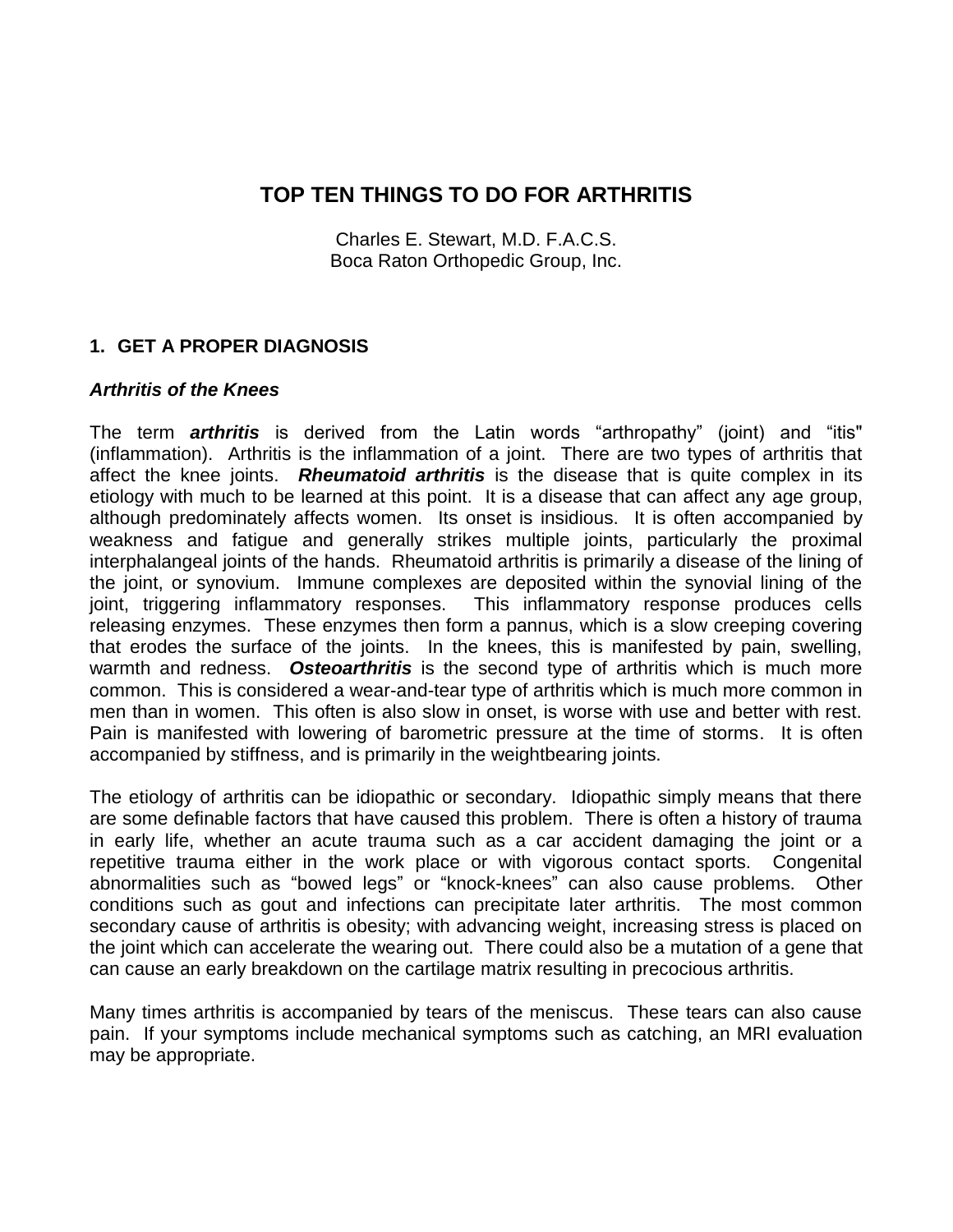Charles E. Stewart, M.D. F.A.C.S. Boca Raton Orthopedic Group, Inc.

#### *What is the prognosis?*

There is no cure for osteoarthritis or rheumatoid arthritis. However, for both conditions, there is much that can be done. Early diagnosis and treatment can lead to improvement of pain and stiffness, improve your ability to continue with your activities and help preserve your joint.

**The treatment options covered in this manual may be useful in pats with osteoarthritis and rheumatoid arthritis. Please consult your physician before starting any treatment.**

## **2. START AN EXERCISE PROGRAM**

Moderate exercise is an integral part of treating arthritis. Exercise by itself will not wear out your joints. Activities such as walking, swimming, or gardening can assist in keeping your bones strong and your joints limber. This will relieve stiffness and improve your outlook. Although exercise may sometimes cause discomfort, proper exercise will help nourish the cartilage, strengthen the muscles and may prolong the life of your joints.

## *Physical Therapy Arthritis Consult*

A good way to start your exercise program is a *physical therapy arthritis consult*. The consult will consist of two 1-hour visits to a physical therapist. The goal of this program is to provide you with additional information on arthritis, to develop a realistic home exercise program, and to help you take better care of your arthritis. We have found that those who take an active role in caring for themselves feel better and are less limited to their daily activities.

#### *Strengthening*

Strengthening exercises are important for everyone, especially for a person with arthritis. Joint swelling and pain can make muscles weak, which is a problem with arthritis. Strong muscles help absorb shock, support joints and protect you from injuries. Weak muscles in the legs are linked with increased disability from osteoarthritis and giving way of the joint. Research has also shown that strengthening exercises in the hip, knee, and ankle leads to improved balance and independence. You will need a professionally supervised program to show you the proper *What, Why and How's* of strengthening!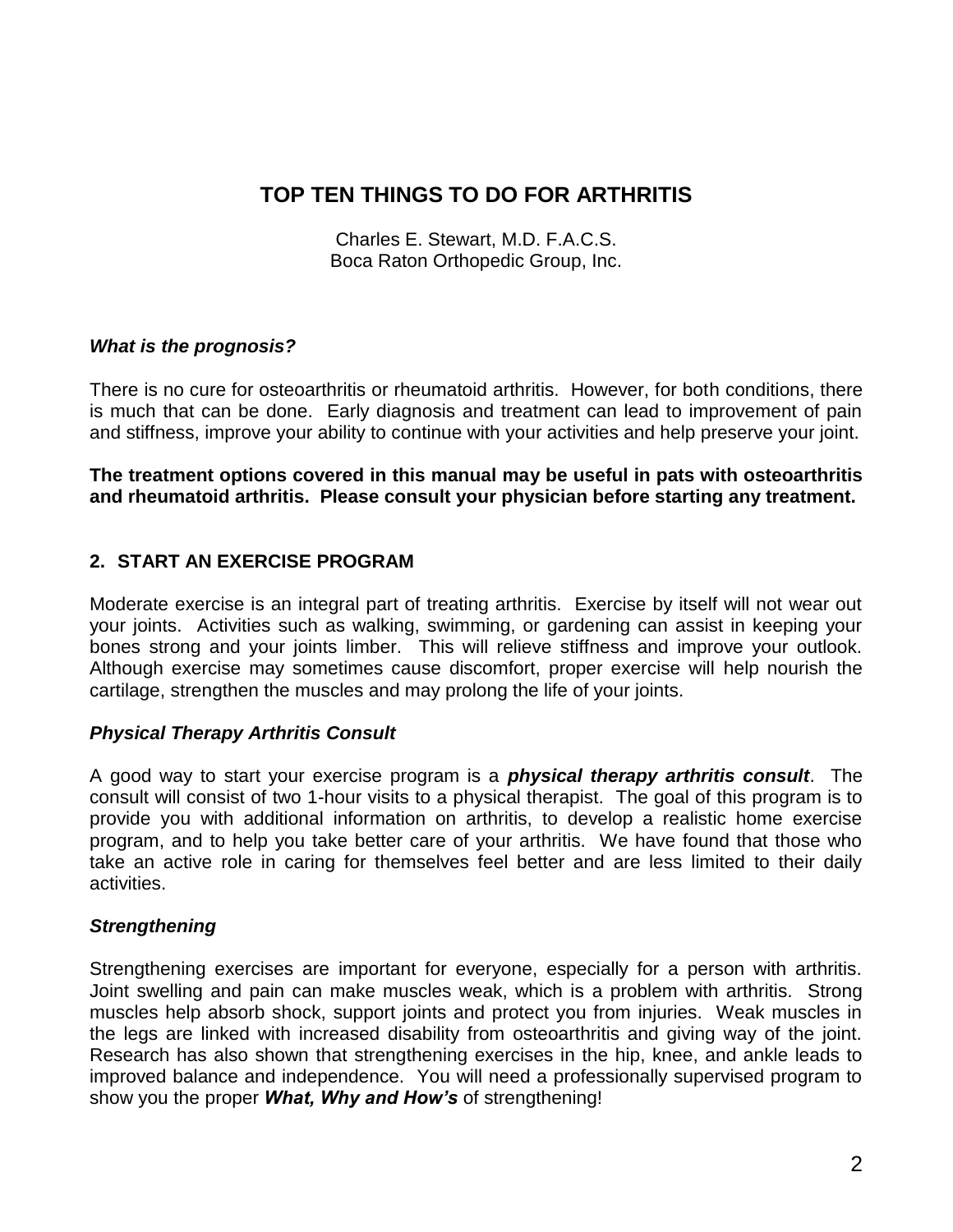Charles E. Stewart, M.D. F.A.C.S. Boca Raton Orthopedic Group, Inc.

#### *Stretching*

Stretching and range of motion exercises helps maintain or restore normal joint motion. Flexibility is necessary for comfortable movement during exercise and daily activities. Joint motion also helps lubricate your joints and nourish your cartilage. Flexibility exercise should be done gently, if it hurts, you are pushing too far. Flexibility exercises should be done before any more vigorous type of exercise. Generally, stretching is tolerated on a daily basis and is an excellent form of relaxation. You will need a professionally supervised program to show you the proper *What, Why and How's* of stretching!

#### *Endurance Exercises*

Endurance exercises refer to exercises that last more than 30 minutes. They are done at a gentler pace and help strengthen your joints, but also your heart and lungs as well. One of the hallmarks of that you can carry on a conversation while you are exercising. If you cannot, you are exercising too quickly or strenuously. Examples of endurance exercises are below.

## *Endurance Exercise Types:*

*Aquatic Therapy* is an excellent form of endurance exercise for those managing arthritis pain. The buoyancy protects your joints from impact injury. At waist high, 50% of your weight is supported; chest high, 75% of your weight is supported. The water also resists movement, which is helpful for strengthening. Hydrostatic pressure can also assist with reduction of swelling in joints and edema in the legs.

Aquatics are a recreational exercise program usually held in a warm water pool. There are several forms of water exercise. You can swim, participate in an exercise class, or just walk in the water. The warm water helps support your body and relax your joints. Ask your doctor for more information on aquatic classes near you.

*Walking* is an excellent form of endurance exercise for almost everyone, including those with arthritis. Check with your physician to obtain any exercise precautions or guidelines. Walking requires no special skills and is inexpensive. All you need is a good pair of walking shoes. While walking, you should be able to pass the talk test, meaning you should be able to carry on a conversation while exercising without feeling out of breath. If you are unable to talk, slow down to a more comfortable pace.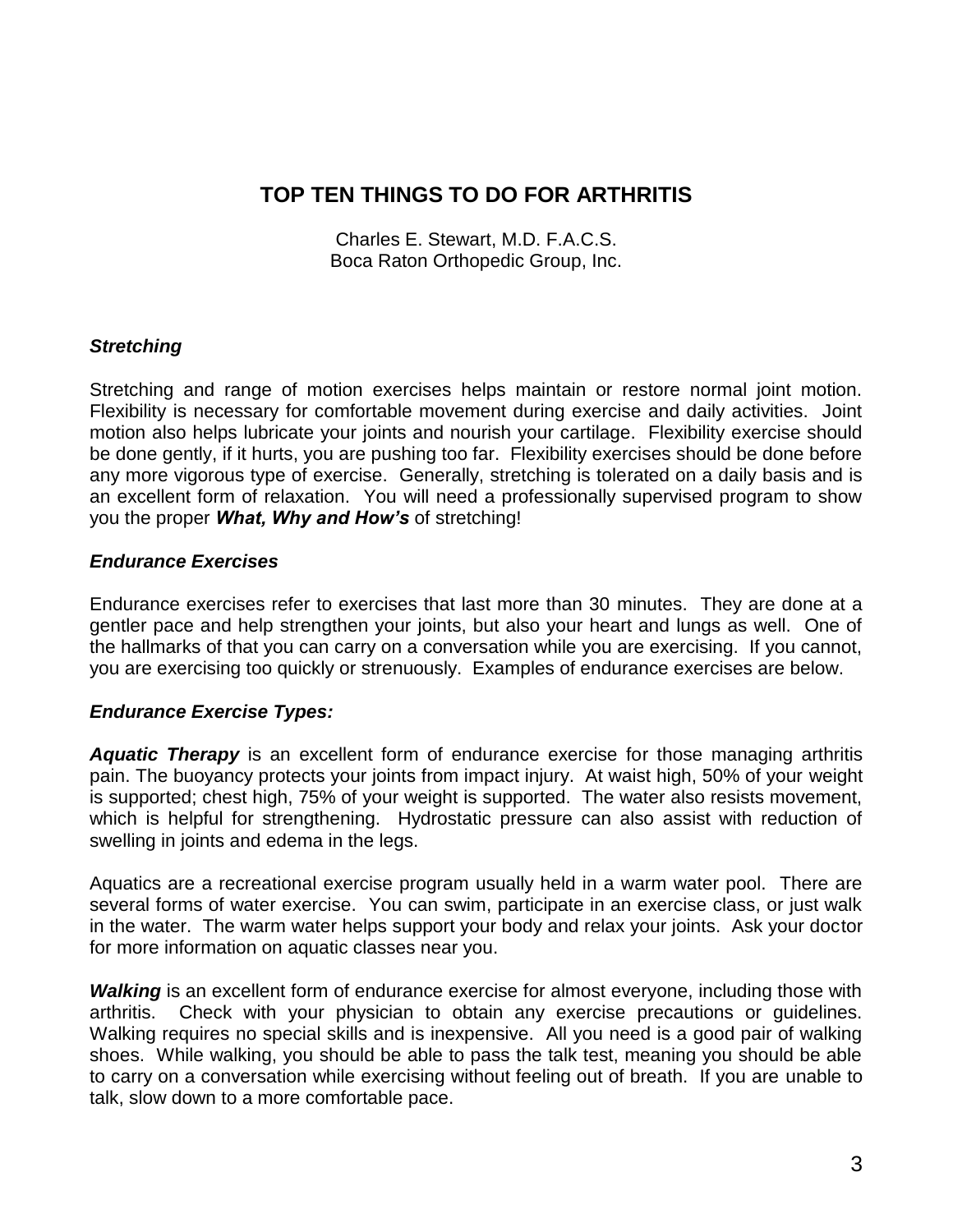Charles E. Stewart, M.D. F.A.C.S. Boca Raton Orthopedic Group, Inc.

The following suggested walking program could help you get started. When you can walk 10 continuous minutes (including warm up and cool down), follow this progression to gradually build your program.

| <b>WEEK</b> | <b>DURATION</b>   | <b>TIMES/WEEK</b> |
|-------------|-------------------|-------------------|
|             | 10 MINUTES        | $3 - 5$           |
|             | <b>15 MINUTES</b> | $3 - 5$           |
|             | 20 MINUTES        | $3 - 5$           |

Continue adding 5 minutes to each session until you reach 30-40 minutes in duration. Always warm up and cool down by walking slowly.

**Biking** either regular biking or stationary biking is an excellent endurance exercise. However, patients with problems with their patella (kneecap) may actually aggravate the condition with biking. Be careful not to increase resistance or ride hills too quickly. As with any endurance exercise, you should be able to carry on a conversation while you are engaged in the activity.

## *How much exercise is too much?*

If you note increased joint swelling, decreased joint motion, unusual or persistent fatigue, or continuing pain, you may be exercising too much. You should expect some muscle soreness, especially if you are just beginning your program or have changed exercises. Joint pain should not last more than several hours after exercise.

For an in-depth guide on starting and maintaining a walking program, look for the Arthritis Foundation book *"Walk with Ease"* at the book stores.

#### *How do I stay consistent with exercise?*

- Seek help from a healthcare professional to help you set up an individual program.
- Make a plan! Write it down! Set goals!
- Find an exercise buddy.
- Look for an appropriate exercise class.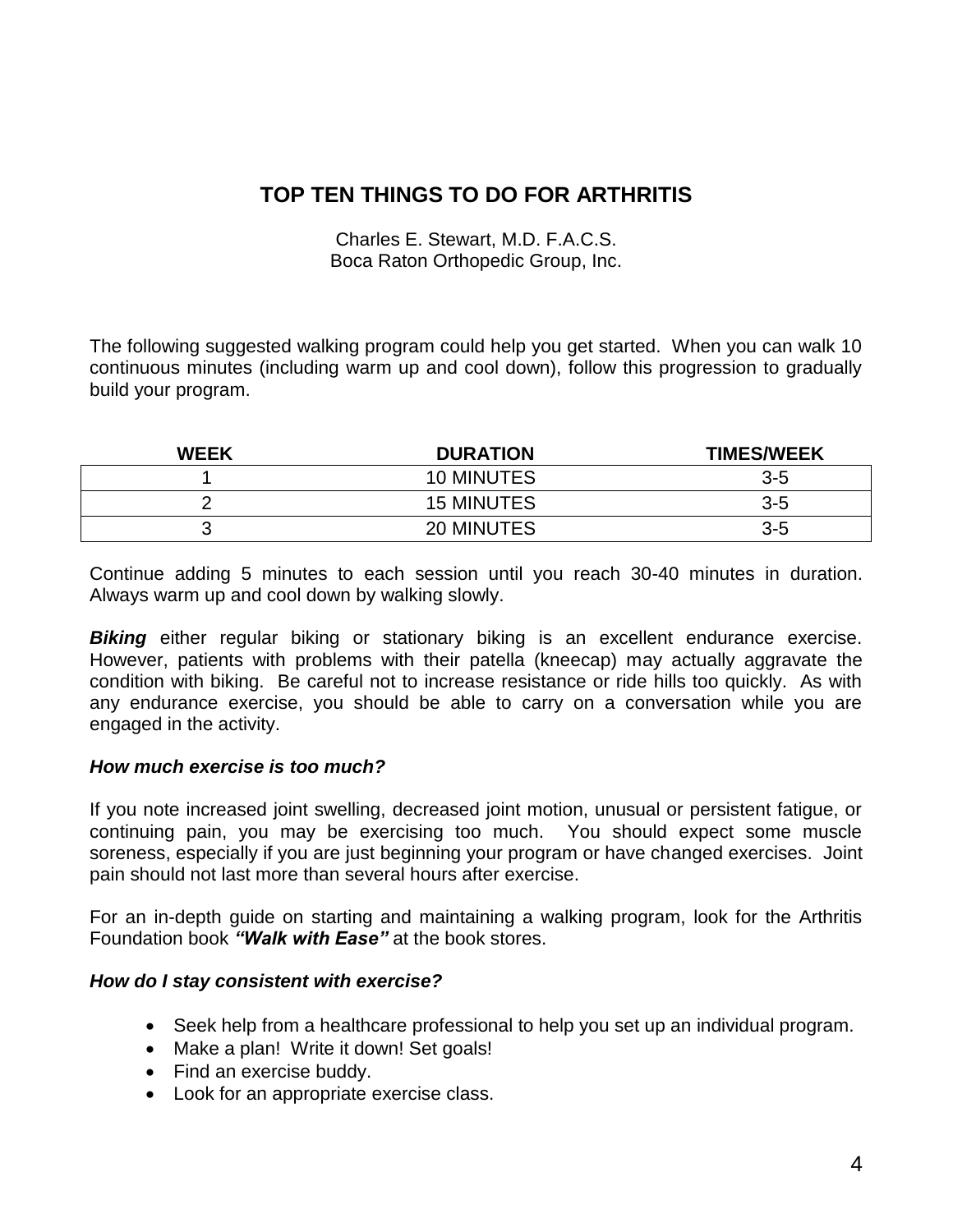Charles E. Stewart, M.D. F.A.C.S. Boca Raton Orthopedic Group, Inc.

- Stay in the habit of doing some exercise each day at the same time. On days when you have more pain, make an effort even if you just do some gentle stretching.
- Vary your exercise routine; rotate your exercises.
- Evaluate your progress and enjoy your success.

## **3. ACTIVITY MODIFICATIONS**

## *Body Mechanics*

Proper body mechanics can lead to a more effective use of your body and less strain on your joints. The following activity modification guideline may prove helpful:

- Practice good posture by standing up straight.
- Avoid slouching.
- Avoid sitting in low chairs to reduce stress on your knees when sitting and rising.
- While traveling, get up and move around every hour or so to avoid stiff joints.
- Avoid impact-loading activities (e.g. running, jumping).
- Reduce climbing activities (e.g. stairs, hills, etc.).
- Avoid any activity that causes prolonged discomfort.

## *Helpful hints:*

If sitting in a chair hurts your back, position your as follows. (Select a chair that has a firm seat and fairly straight back. Beware of deep, soft chairs or sofas, and change positions frequently.)

- Head balanced over shoulders.
- Shoulders relaxed, not elevated.
- Upper back straight, not rounded.
- Low back supported, feet flat on the floor.
- Knees even with hips.
- Buttocks flat on the seat.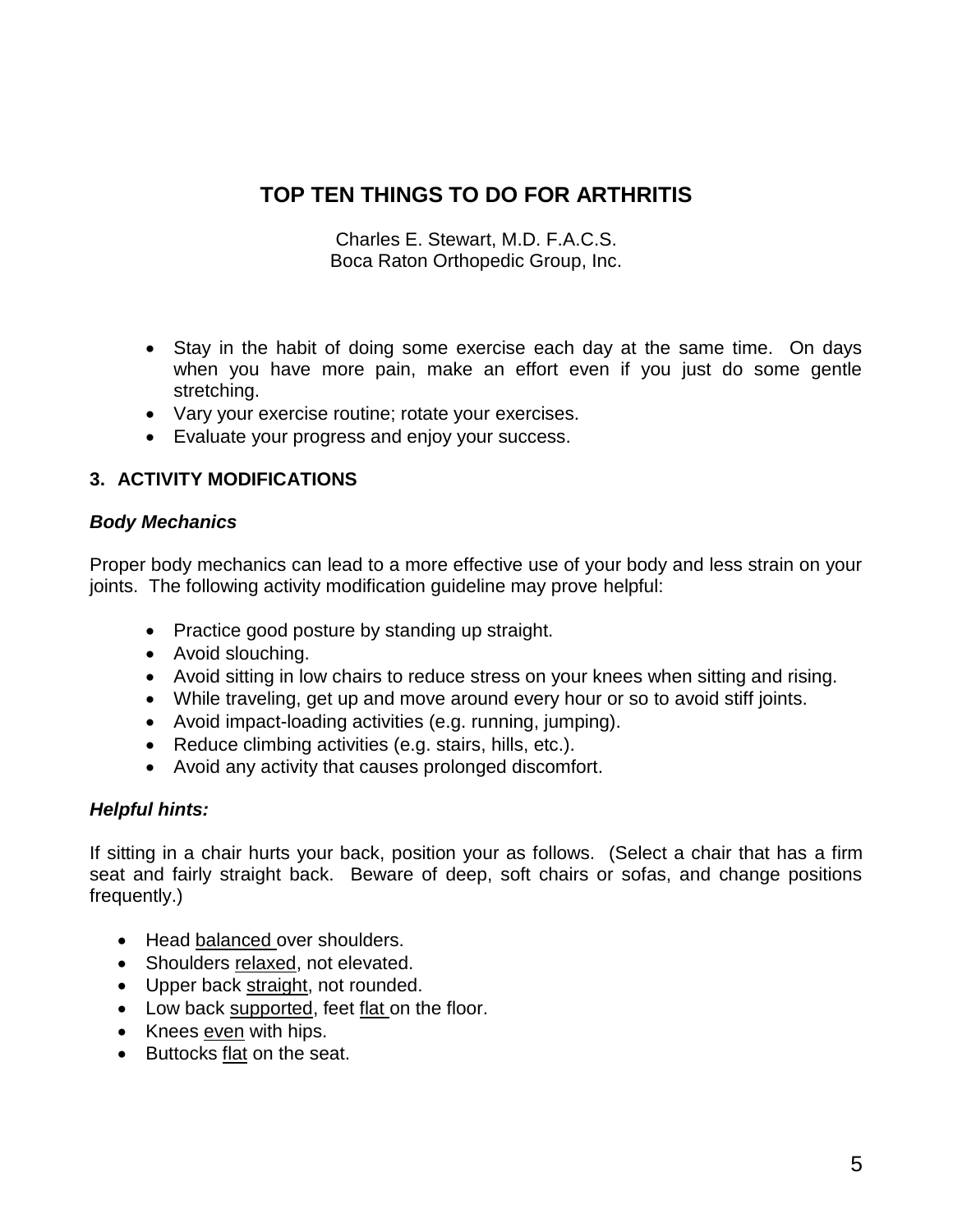Charles E. Stewart, M.D. F.A.C.S. Boca Raton Orthopedic Group, Inc.

## *Weight Control*

Being overweight puts your weightbearing joints under extra pressure and stress.

Because the joints are eccentric (not in the middle of your body), the force across the joint is three times greater than your body weight when you balance on one leg (e.g. walking). The good news is that for every 1 pound you lose, you take 3 pounds of the force off your hip or knee. The bad news is that for every 1 pound that you gain, you add 3 pounds of force to your hip or knee. Extra pressure on your joints can make your arthritic symptoms worse, leading to pain and stiffness.

A well-balanced diet coupled with a regular doctor prescribed low-impact exercise program can help reduce excess body weight, decreased pressure on the joints and increase joint strength. Many claims have been made concerning diet as a cause of osteoarthritis, but none have been proven as of yet. Too much food causes weight gain, which is very bad for your joints. Maintaining your ideal body weight will help keep your joints healthy. Ask your doctor to advise you on a weight-loss program to fit your needs.

## **4. HEAT/COLD**

Heat or cold treatments may be used to decrease pain and increase flexibility.

Cold treatments decrease blood flow and help relieve severe joint pain and swelling. Heat treatments increase blood flow and help relax muscles.

# **Heat Cold** Use prior to activities. The state of the Use after exercise. Improves motion **Exercise** Swelling.

Increases local circulation.  $\qquad \qquad$  Decreases local circulation. Decreases joint ache Better for pain. Helps you relax Reduces inflammation

You should purchase a gel pack that can be kept cold in your freezer or heated in a microwave.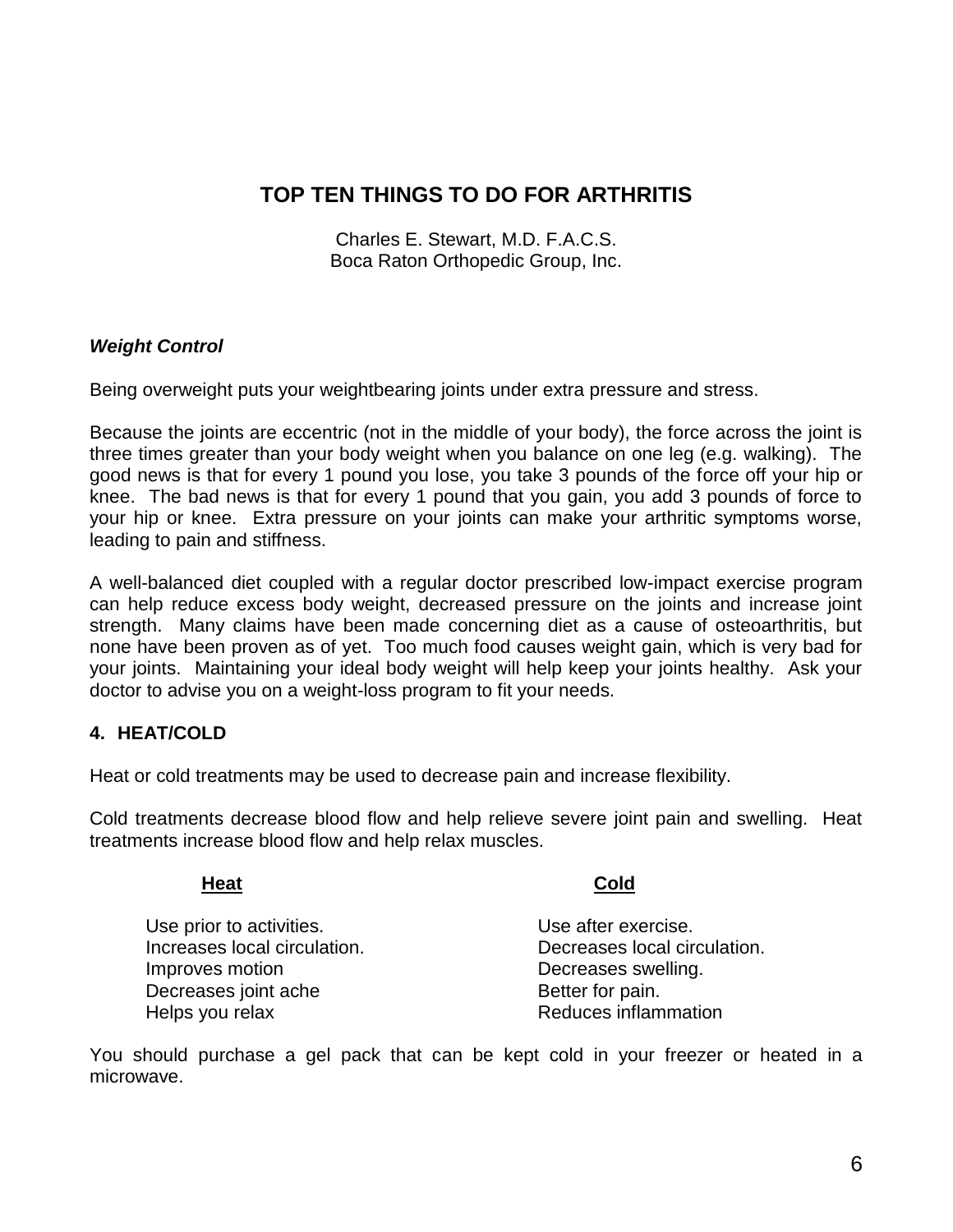Charles E. Stewart, M.D. F.A.C.S. Boca Raton Orthopedic Group, Inc.

## **5. NUTRITIONAL SUPPLEMENTS**

Recently nutritional supplements have become popular with patients with arthritis. Glucosamine and chondroitin sulfate have been the most widely used. Veterinarians who treat animals with arthritis first used them.

*Glucosamine* is a natural building block found in cartilage. It may also be labeled as a hydrochloride or sulfate. Glucosamine is extracted from the shells of crabs and shrimp. Studies have shown it to be useful in strengthening, repairing and revitalizing cartilage, and in reducing pain, especially with arthritis of the hands. The usual dose is 1,500 mg per day. Reports of it rebuilding cartilage have been exaggerated. Side effects are few, with occasionally bloating or nausea. Patients with shellfish allergies may be at risk.

**Chondroitin sulfate** is commonly taken in conjunction with glucosamine. It is found in cartilage and acts somewhat like a sponge for the fluid found in cartilage. This makes the cartilage more elastic and spongy. Chondroitin may help prevent the breakdown of cartilage as well. The usual dose is 1,200 mg per day. There are no known serious side effects, although some have worried that because it is taken from Bovine trachea, that mad cow disease could be a risk. There are no known causes of this occurring.

*Vitamin C and D* – Some studies have indicated that patients low in vitamin C and D may have a higher incidence of arthritis. Arthritis patients should take vitamins regularly.

*Calcium –* Some people confuse osteoporosis with osteoarthritis. Osteoporosis is a thinning of the bone, not the joint. Calcium may accumulate in the bone spurs around arthritic joints in response to increased pressure on the joint. However, too much calcium is not the cause of arthritis. Therefore, it would not be wise to reduce your calcium intake as this may cause osteoporosis.

## **6. ORTHOTICS/BRACING/SELF-HELP DEVICES/SUPPORT**

Simple every day tasks may be hard to accomplish when your joints hurt. The self-help devices listed below will help minimize pain, discomfort, stress and will assist you in accomplishing tasks more simply. Ask your physician or physical therapist about these selfhelp devices: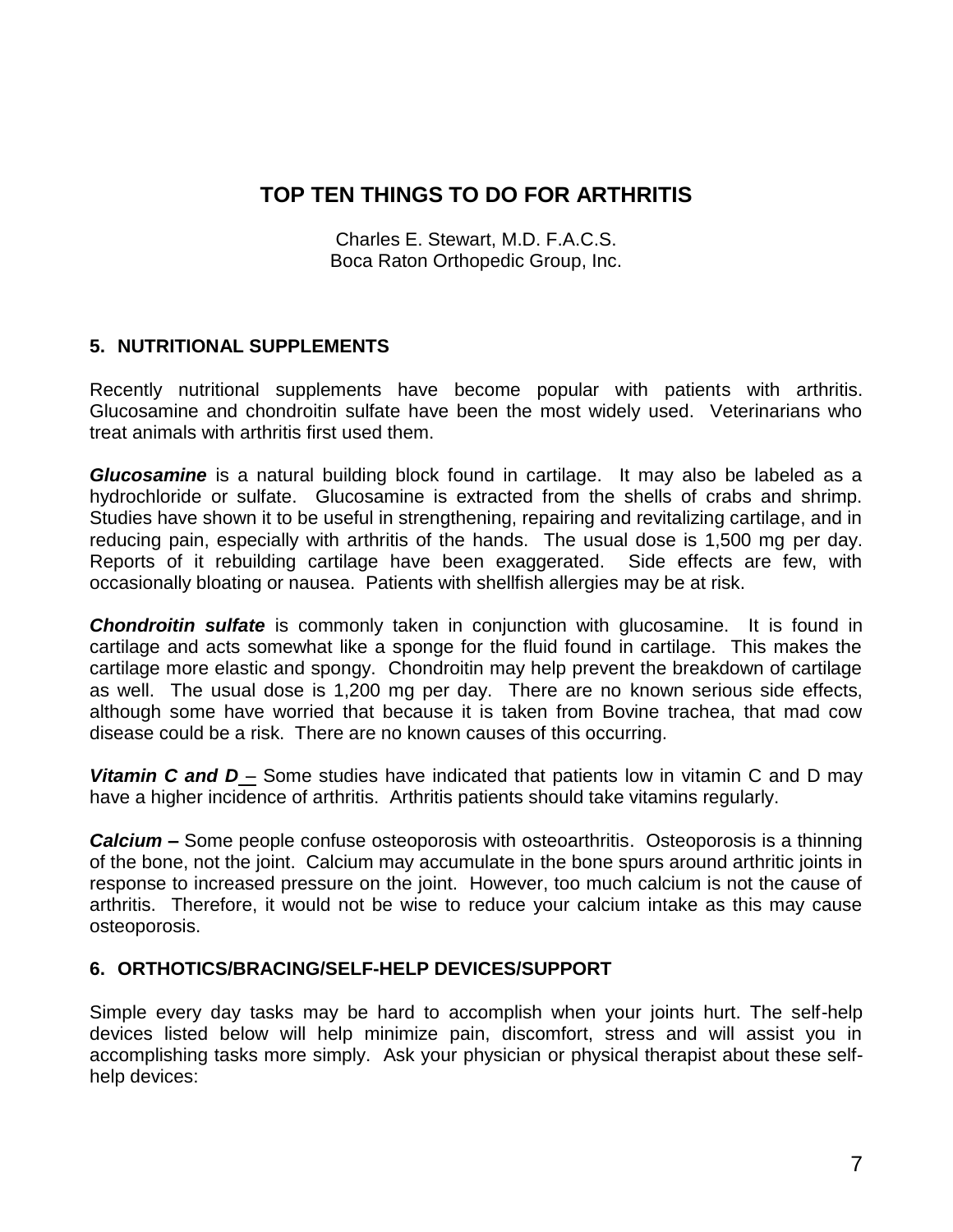Charles E. Stewart, M.D. F.A.C.S. Boca Raton Orthopedic Group, Inc.

## *Orthotics - Footwear*

## *Lower extremities:*

- Heel wedges or orthotics help align the leg, relieving pressure on the knee.
- Sorbothane shoe inserts may reduce some of the impact loading that your knee or hip experience.

## *Braces – Self-help*

*Knee:*

- Bracing the knee reduces instability which may cause increased pain.
- Unloader braces are special braces for the knee that may reduce stress on the affected part of the knee.

## *Hands/Wrists*

- Splints on any body part rests the part during painful episodes.
- Jar openers and button threaders for patients with arthritis of the hands.
- Large grips for pencils, garden tools or other hand-held objects.

## *Back/Hip/Knees*

- Abdominal supports to reduce stress on the back.
- Long-handled reachers or grabbers allow you to pick up things without bending.
- Sock sliders to help you put on socks.

## *Support:*

*Canes* –Single prong or multiple prong canes reduce stress across the joints, helping to distribute some force away from the involved leg, potentially reducing pain. It is important to use a cane properly. Canes should be used in the **OPPOSITE** hand to the affected joint.

*Walkers or crutches* – If you are unsteady with a cane or cannot grip it well, you can use either one crutch or two or a walker. This will provide support and balance.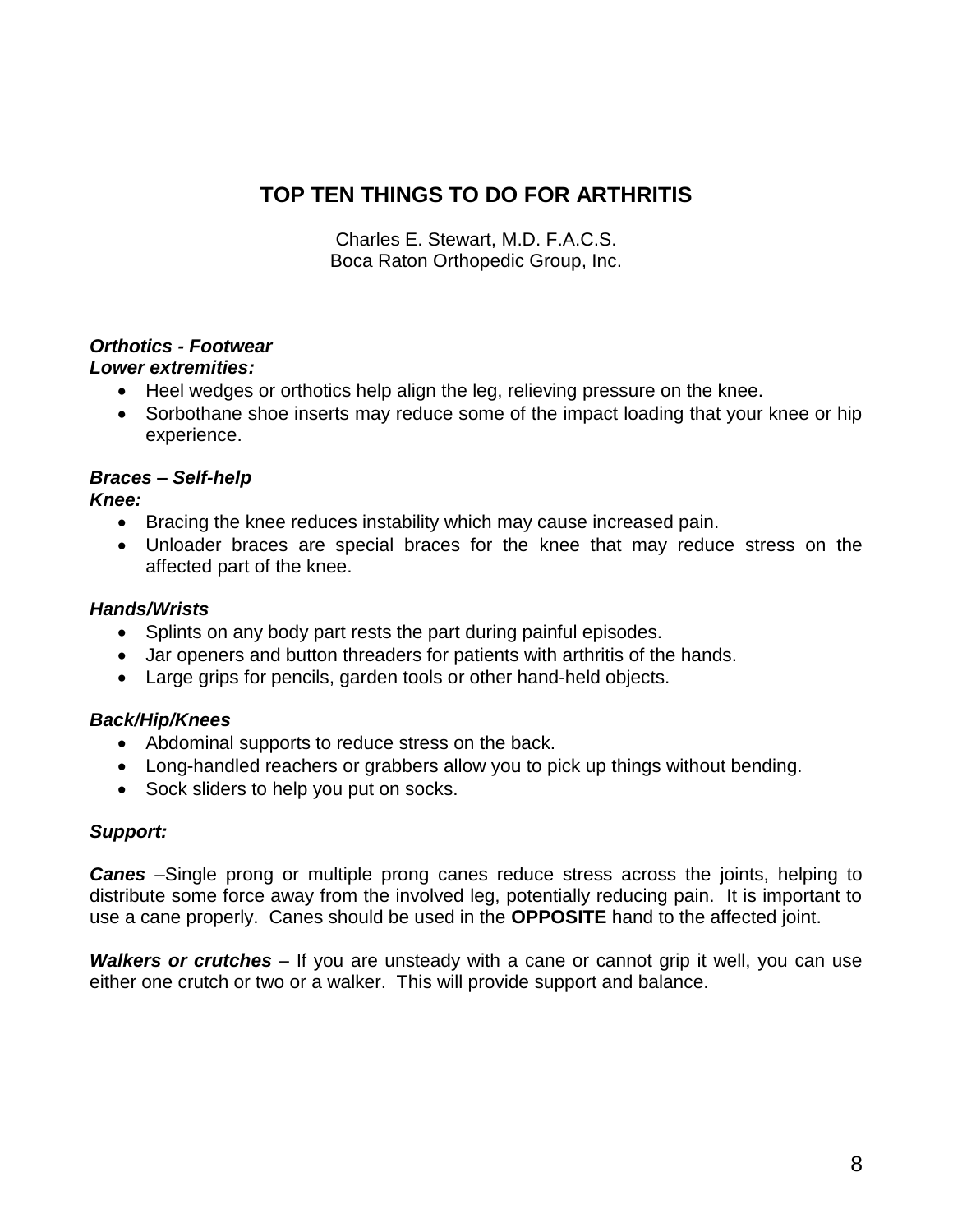Charles E. Stewart, M.D. F.A.C.S. Boca Raton Orthopedic Group, Inc.

## **7. OVER-THE-COUNTER MEDICATIONS**

Medications are important in the treatment of arthritis. Both pain-relievers and antiinflammatory medication help relieve joint swelling and pain. This will lead to improvement in everyday function and quality of life.

We know that the pain from arthritis may vary greatly from day to day or weather system to weather system. You should start with medications with the least side effects and only take them when necessary. Many over-the-counter medications effective in patients with arthritis with few side effects.

The non-narcotic analgesic Tylenol® is generally safe and effective in relieving minor pain and discomfort. The *Academy of Rheumatology* has suggested this as the first line of treatment of arthritis. Tylenol, however, does not reduce the inflammation caused by arthritis. Patients with liver disease should avoid Tylenol. Ask your physician about dosing and safety.

Nonsteroidal anti-inflammatory drugs (NSAIDS) can be purchased over-the-counter with some common forms being Motrin®, Advil®, and Aleve®. NSAIDS are usually indicated for mild-to-moderate arthritis pain and may be effective where Tylenol is not. They are very effective in reducing inflammation caused by arthritis. however, they also can increase your chance for gastric (stomach) ulcers and do think your blood. Therefore patients with stomach problems, bleeding problems or that are on blood thinners may be harmed by these medications. Always check with your physician before starting them.

Patients with chronic pain may need to take medication daily. However, many may only take it when necessary to when they anticipate a strenuous activity that is likely to lead to pain.

## *Topical Creams*

Many topical creams are on the market to reduce pain from arthritis. The *American College of Rheumatology* does recommend capsaicin as part of the treatment plan. Capsaicin is found in No redness peppers and is though to help with the release of the body's painkillers while also blocking a chemical, which transmits pain signals. Apply the cream to the painful areas. The usual dose is 0.025-0.075% capsaicin. Other creams may be found to be useful from one patient to another. Check with your physician.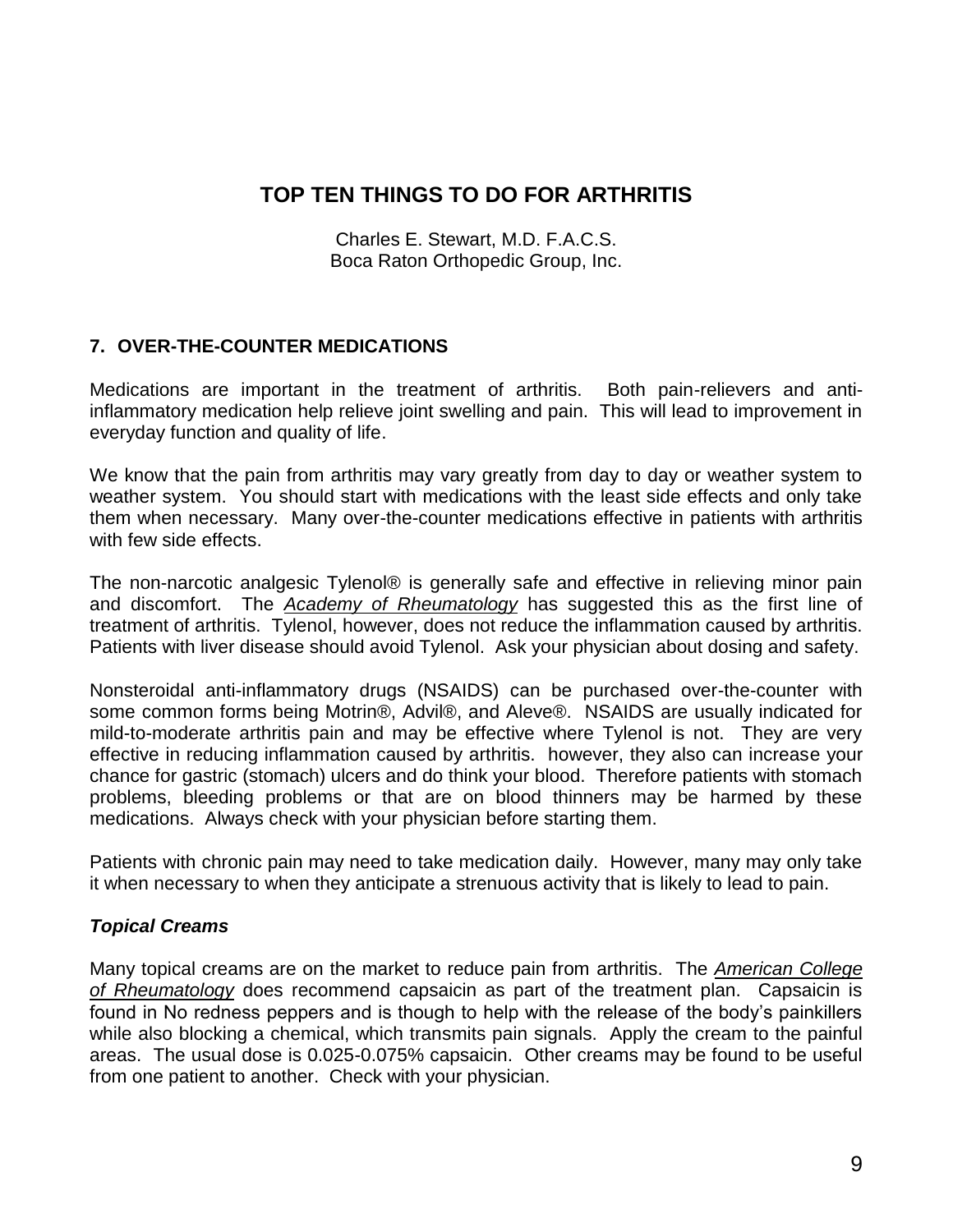Charles E. Stewart, M.D. F.A.C.S. Boca Raton Orthopedic Group, Inc.

## **8. PRESCRIPTION MEDICATIONS**

When over-the-counter medications are ineffective in reducing the pain, swelling, and stiffness from arthritis, then prescription medications can be helpful. There are 4 general classes of prescription medications: NSAIDs, Non narcotics, narcotics, and a special class of medications for patients with rheumatoid arthritis, lupus, and related diseases.

## *NSAIDS*

NSAIDs are nonsteroidal anti-inflammatory medications. They have been shown to be very effective in reducing pain and are the most widely used medications for arthritis. NSAIDs reduce the synthesis of prostaglandins, which is the major cause of pain and swelling in arthritis patients. They do this by blocking the COX enzyme, which exists in two forms; COX 1 (good) and COX 2 (bad). The older NSAIDs blocked both of these enzymes. As a result of blocking the good enzyme, some patients developed bleeding ulcers, kidney problems, swelling and increased blood pressure. With the newer medications, these complications may be reduced.

## *Newer NSAIDS (Cox 2)*

NSAIDs that selectively block only the COX 2 have been developed and tested. These have been shown to be safer and effective because they do not block COX 1 (good enzyme). They can be taken with blood thinners as well. Examples of these include Celebrex and Mobic. A new COX 2 Parecoxib is expected to be released soon. No medication is completely safe and problems have occurred with these newer medications as well. Please only take with your physician's approval.

## *Non-Narcotics*

Some patients cannot tolerate NSAIDs and need a different class of medications. Several drugs, e.g. Ultram (tramadol) have been developed that are usually well tolerated and effective for pain relief. They work by reducing the brain's recognition of pain. Many combinations with Tylenol give these drugs a variety of names. No medication is completely safe and problems have occurred with these medications as well.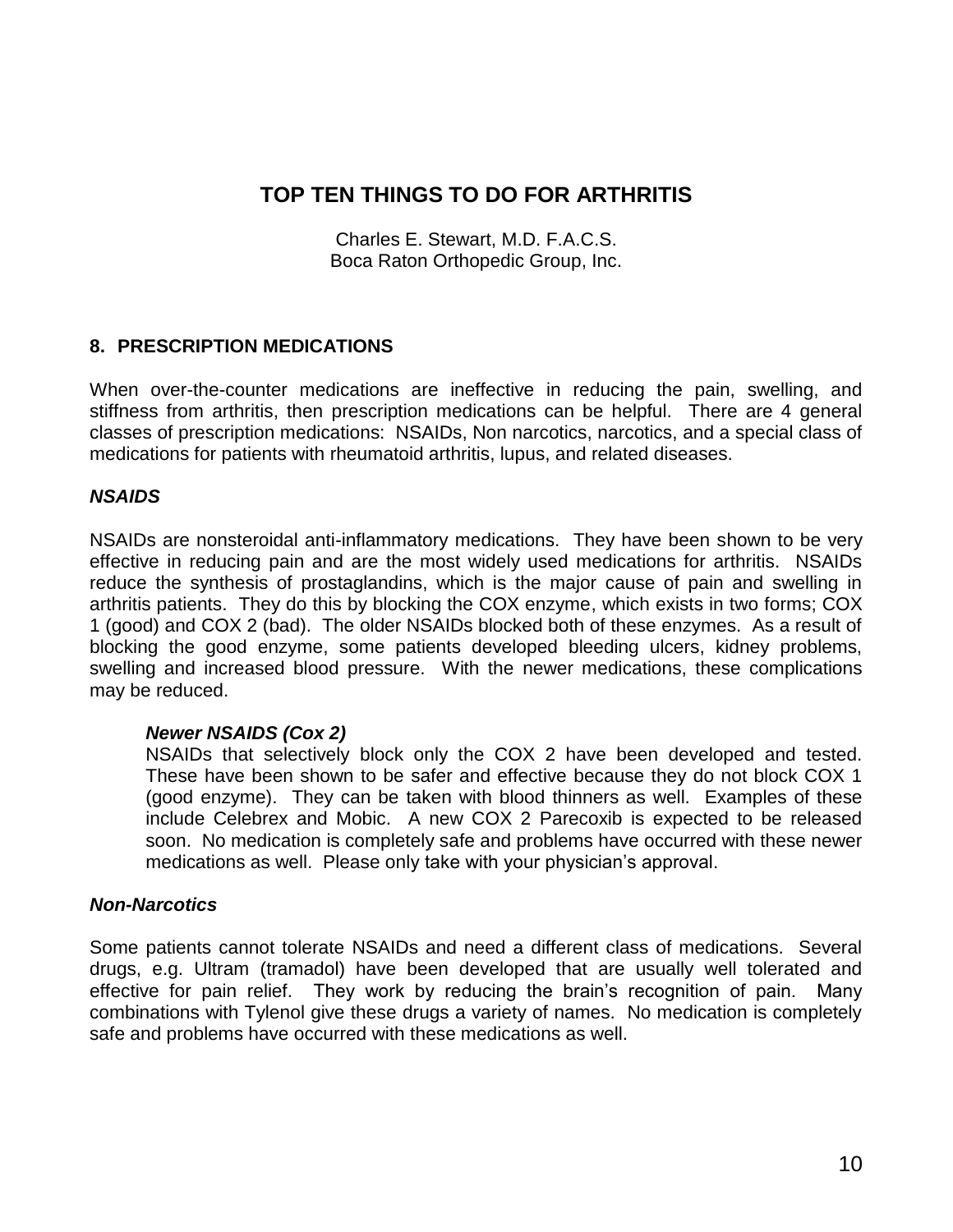Charles E. Stewart, M.D. F.A.C.S. Boca Raton Orthopedic Group, Inc.

#### *Narcotics*

Narcotic medications are usually reserved for severe pain of a short duration. These include medications such as Percocet, Lortab and Demerol. They work by reducing brain recognition of pain. They do have significant side effects such as drowsiness, nausea, constipation and addiction. As most arthritis pain is chronic (long-standing), they are generally not used in people with arthritis. Their effect diminishes with chronic use. Addiction can be a problem. Please only take with your physician's approval.

#### *Rheumatoid, Lupus, Etc. Drugs*

There are many excellent medications today for patients with rheumatoid arthritis and other inflammatory diseases. However, they require close monitoring as some can have serious side effects. These complex drugs include Methotrexate, Plaquenil, Remicade, Arava, Enbrel, prednisone and others. They are used mainly by rheumatologists, internists and family physicians. Your orthopaedic surgeon may refer to you one of these specialists for care if you might need one of these medications.

## **9. INJECTIONS**

**Cortisone** injections directly into joints may be used to help relieve both swelling and pain. Cortisone is a naturally occurring hormone produced by the adrenal gland. It helps regulate inflammation and when injected into a joint, can relieve or reduce both swelling and pain. The effectiveness is variable. Some patients are not helped at all. Others are helped for months. The effect occurs usually within a day or so of the injection. Patients do not need to change activity following injections. Many patients elect to get them prior to big events when they will be more active.

They are usually few noticeable side effects from the injection. Some patients experience a flush often noted in their faces. Diabetics often note a blood sugar rise for a day or so. Occasionally, a patient may experience a "flare", which increases pain for a few days.

However, the long-term use of cortisone injections is controversial. Cortisone may play a role in weakening tendons or cartilage if used too often. Therefore, most physicians limit its use to a few times per year, depending upon then circumstances.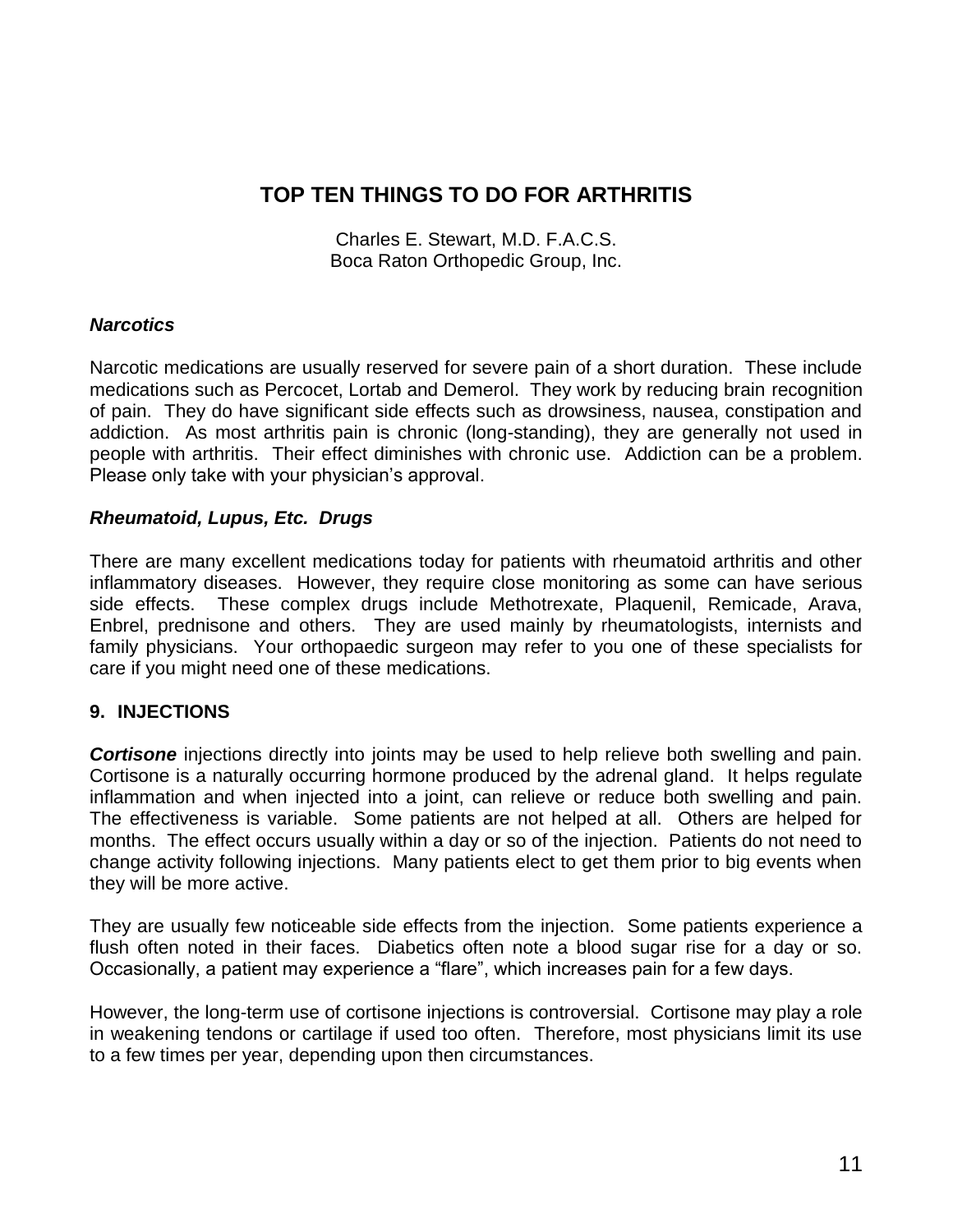Charles E. Stewart, M.D. F.A.C.S. Boca Raton Orthopedic Group, Inc.

*Hyaluronate* injections have been approved for arthritis of the knee. They may help relieve osteoarthritis pain and restore joint function. Hyaluronate is a naturally occurring substance in joint fluid that provides lubrication and cushioning to the joint. As osteoarthritis continues to develop, the joint fluid becomes thinner with less hyaluronate and thus loses its ability to properly lubricate and cushion the joint cartilage.

Several synthetic forms of hyaluronate have been developed to use in the knee joint. In order to be effective, anywhere from 3 to 5 injections must be done at a rate of one injection per week. The effectiveness is usually not noted for a month or so. Patients usually do not need to significantly reduce activity following the injections. However, approximately 1-2% of patients experience some swelling and pain following the injection.

Studies have shown that the more severe the arthritis, the less effective the injections. However, when effective, the relief may last for 6-12 months. Injections may be repeated in six months, synthetic hyaluronate is made from rooster combs; therefore, anyone who is allergic to feathers, chickens or egg products should not receive an injection.

## **10.SEE A SURGEON WHO SPECIALIZES IN ARTHRITIS**

Surgeons who specialize in arthritis can provide you with all of your options and expertise to decide whether surgery is right for you.

## *Knee Surgery Options:*

**Arthroscopy** is not helpful if you are suffering from severe arthritis. However, in some patients without arthritis, the meniscus within the knee joint can become damaged. This can lead to swelling and pain. You may interpret this as being arthritis when in reality it is not. In some cases your surgeon may recommend a procedure called arthroscopy. Arthroscopy uses tiny instruments inserted into the joint through incisions that are about 1/8 inch long. Damaged tissue can be removed or repaired within the joint, providing relieved from both pain and swelling, while possibly preventing further damage to the knee.

*Total joint replacement – replacing the cartilage –* For patients with significant arthritis, your surgeon may recommend joint replacement surgery. Surgeons do not actually replace the joint as is commonly thought. Your surgeon actually replaces the damaged cartilage found at the ends of the bones in your knee joint. Perhaps it should be called "cartilage replacement surgery".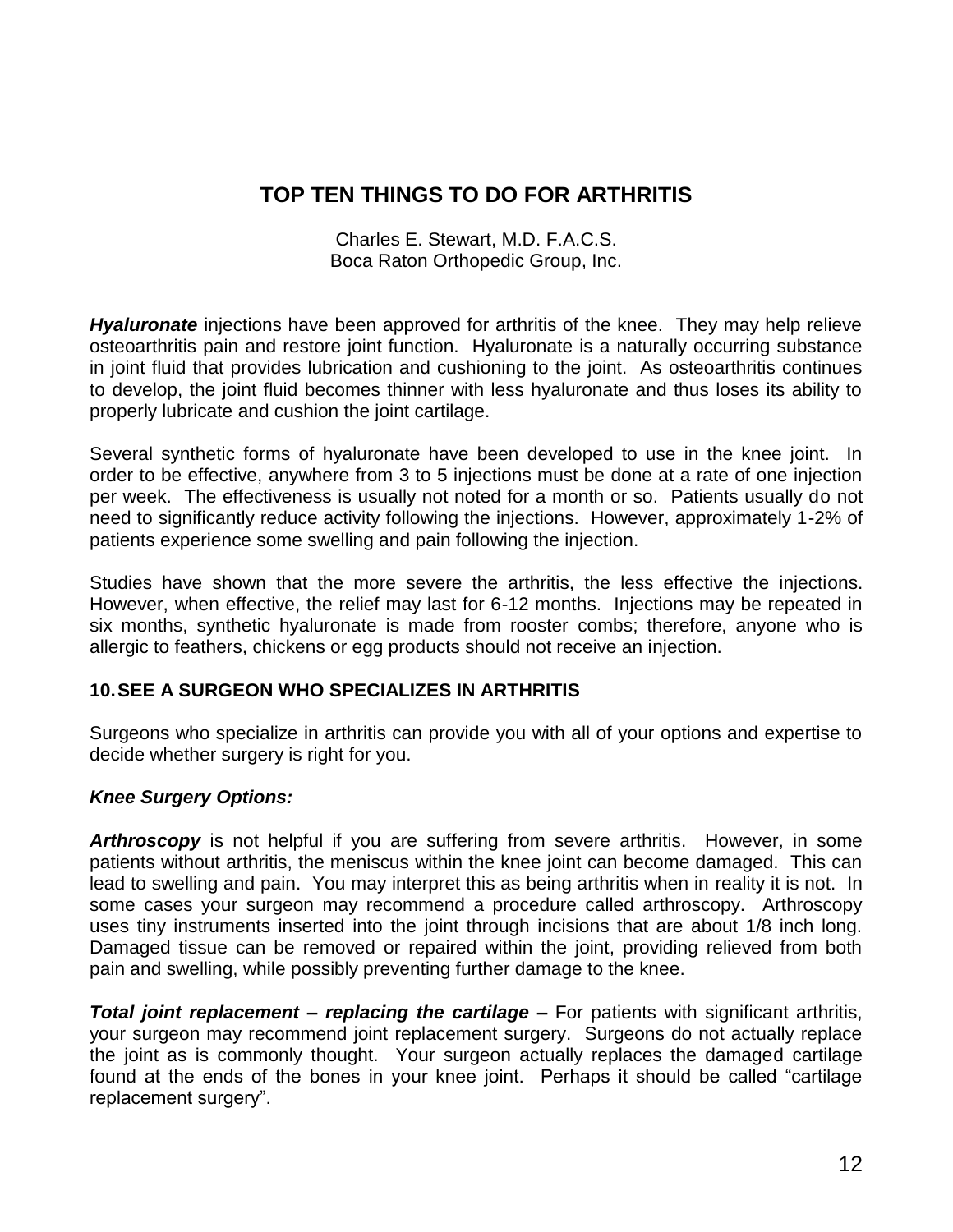Charles E. Stewart, M.D. F.A.C.S. Boca Raton Orthopedic Group, Inc.

Joint replacement implants to resurface the joint are typically made from metal alloy and polyethylene (plastic). The implants are designed to restore function and eliminate as much discomfort as possible while allowing the patient to return to a more active lifestyle.

Rehabilitation and walking begin the day after surgery, and the hospital stay is normally 3 to 5 days. Therapy will begin in the hospital and usually continues after discharged for approximately six to twelve weeks.

Joint replacement surgery of the knee has been extremely successful in helping patients with arthritis return to their normal activities and relieve their discomfort.

*Unicondylar knee replacement* – The knee is composed of three separate compartments. The term "uni" means one. Osteoarthritis sometimes develops in only one compartment of the knee, while the other two compartments remains relative healthy. Patients who have osteoarthritis in only one compartment may be a candidate for a unicompartmental knee.

The advantage of a unicompartmental knee is that it resurfaces only the damaged cartilage of the knee, preserving the undamaged cartilage. With this procedure you will have a smaller incision (2-4 inches), have a quicker recovery, and less bone removal. The disadvantages are that unicompartmental knee surgery cannot be expected to last as long a total joint replacement surgery. You and your surgeon will determine if a unicompartmental knee is appropriate for you.

*Rebuilding cartilage* – In some patients, a pothole occurs in the joint cartilage on the end of the bone. Various methods may be used to try to correct this problem. These methods are used primarily for young patients and not for patients with severe arthritis.

*Microfracture arthroplasty* – With an arthroscope, small holes are drilled into the exposed bone in an attempt to get the cartilage to grow. This has met with some success when the area is not large. The cartilage that grows will not be as strong as normal cartilage. Six weeks of crutches with minimal or no weight on your leg may be required.